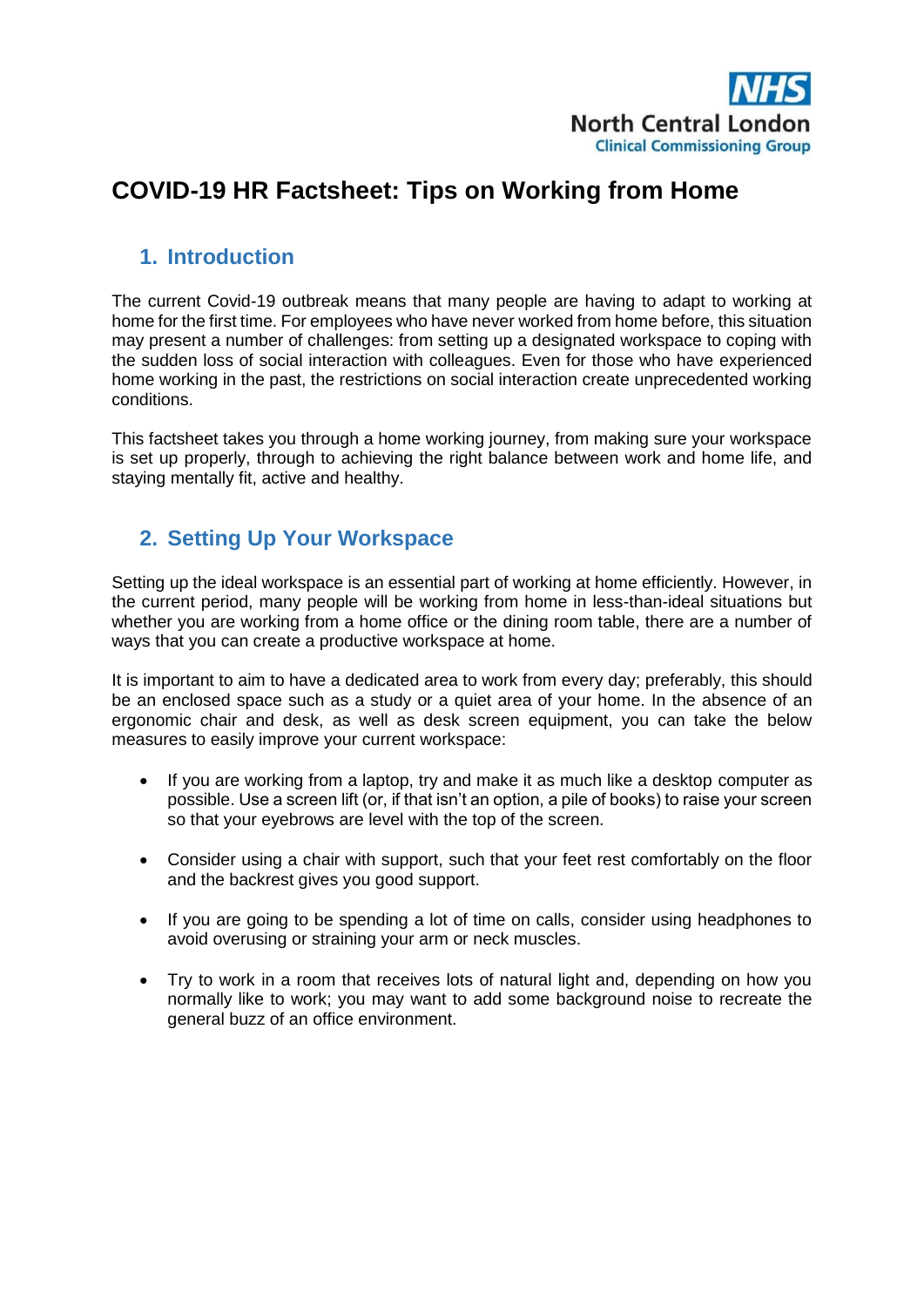## **3. Musculoskeletal Health**

Working in a safe way in a home setting remains as important as in the office. The following provides suggestions on stretching:

- Look away from your screen every 20-30 minutes and gaze out the window, allowing your eyes to relax for a few minutes.
- Make sure you have space to move, stretch and fidget.
- Move around your home space every hour, and complete a set of short stretches for your neck, wrists, shoulders, and hips, holding each movement for about 30 seconds.



Even if you cannot get outside, you could undertake some sort of exercise each day and use those muscles that are not activated by desk-based working. Please check out the HR Covid19 Factsheet Fitness Studio Exercises at Home for exercises to help you maintain health and wellbeing whilst at home.

## **4. Establishing Your Routine**

Most of us have a fairly regular daily routine on a work day. Establishing a similar sense of routine while working at home can help you to stay productive and happy at work – as well as helping you to feel some sense of security and control.

When you work from home, it is easy to roll out of bed, turn your laptop on and start working. This approach is not recommended and instead start your day as you would if you were commuting to the office. Starting your day right means that you stick to the same morning routine. Sticking to a schedule will bring some structure to your day.

## **5. Work-Life Balance**

While working from home may be familiar to some, for a lot of people this will be a major change. Below we have outlined some steps to help with the work-life balance:

- **Discussions with your manager** to talk about the realities of working from home. Communication about your flexibilities and restrictions in your new set up will help your manager work with you to support this new work situation.
- **Caring responsibilities:** some employees have caring responsibilities that make maintaining normal working hours more complicated. You should consider discussing your working hours and critical priorities with your manager so that you can plan with